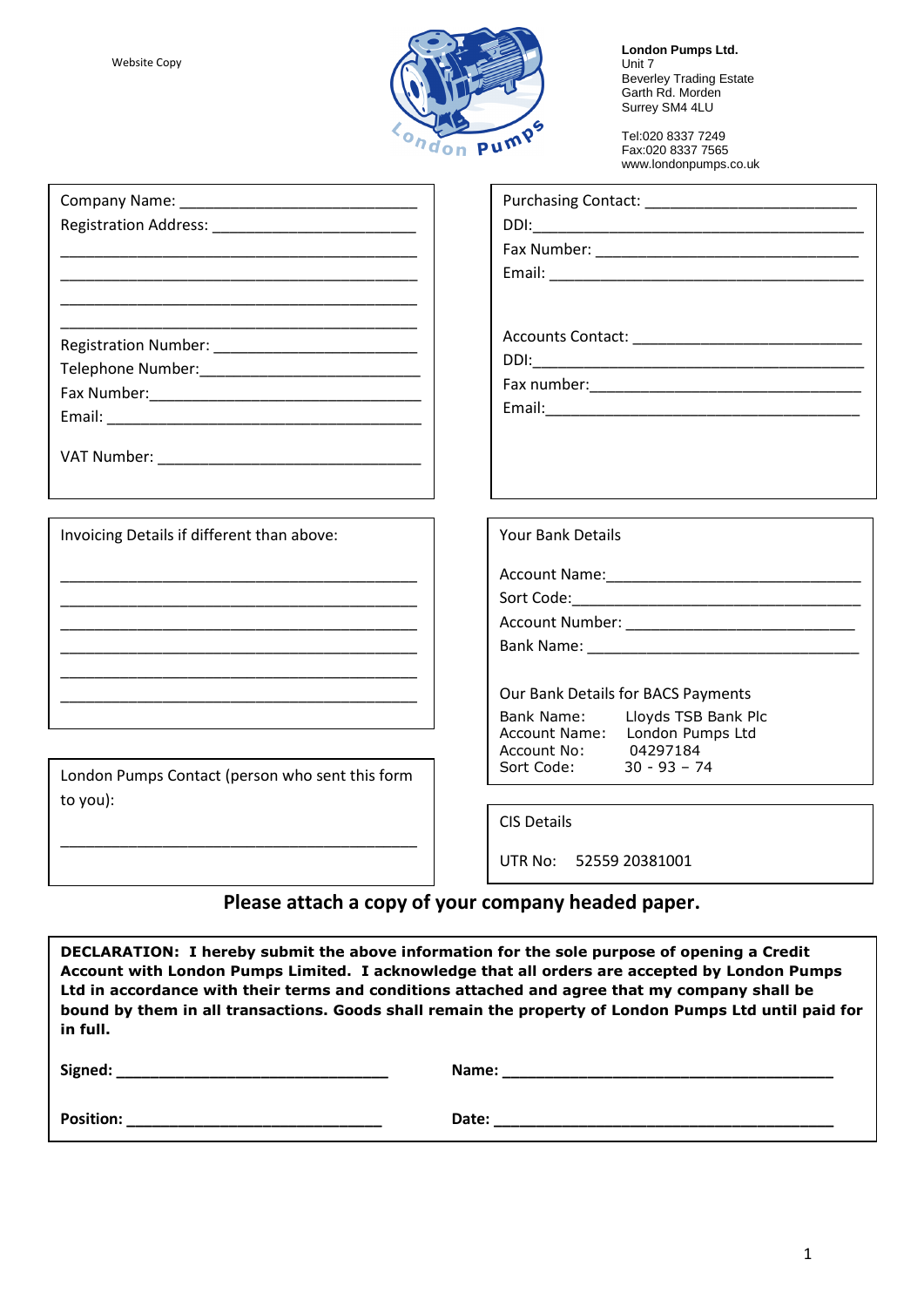## **London Pumps Ltd Terms & Conditions of Sale of Goods and Services**

## **TERMS AND CONDITIONS**

## *1 Interpretation*

1.1 In these Conditions: `SELLER' means London Pumps; `BUYER' means the person who accepts a quotation of the Seller for the Sale of Goods or Services or whose order for the Goods is accepted by the Seller; `GOODS' means the goods (including any instalment of the Goods or any parts for them) and/or services which the Seller is to supply in accordance with these Conditions; `CONDITIONS' means the standard terms and conditions of sale set out in this document and `CONTRACT' means the contract for the purchase and sale of the Goods/Services, incorporating these

#### *Conditions.*

1.2 Any reference in these Conditions to any provision of a statute shall be construed as a reference to that provision as amended, re-enacted or extended at the relevant time; the headings in these Conditions are for convenience only and shall not affect their interpretation.

## *2 Basis of the sale*

2.1 These Conditions shall govern the Contract to the exclusion of any other terms and conditions (including any terms or conditions which the Buyer purports to apply under any order, confirmation of order specification or other document). No variation to these Conditions shall be binding unless agreed in writing between the authorised representatives of the Buyer and the Seller.

2.2 In entering into the Contract the Buyer acknowledges that it does not rely on, and waives any claim for breach of, or arising out of any representations, advice or recommendations concerning the Goods which are not confirmed in writing by an authorised representative of the Seller. Nothing in this condition shall exclude or limit the Seller's liability for fraudulent misrepresentation.

2.3 Any typographical, clerical or other error or omission in any documentation or information issued by the Seller shall be subject to correction without any liability on the part of the Seller.

2.4 The Seller reserves the right to require payment in full and cleared funds prior to manufacture or supply of any Goods sold on a made to order basis.

#### *3 Orders and specifications*

3.1 No order submitted by the Buyer shall be deemed to be accepted by the Seller unless and until confirmed in writing by the Seller's authorised representative or (if earlier) when the Seller delivers the Goods to the Buyer.

(a) Low cost items will be subject to a minimum order value of £50.00

3.2 The Buyer shall be responsible to the Seller for ensuring the accuracy of the terms of any order (including any applicable specification) submitted by the Buyer and for giving the Seller any necessary information relating to the Goods within a sufficient time to enable the Seller to perform the Contract in accordance with its terms.

3.3 The quantity, quality and description of and any specification for the Goods shall be those set out in the Seller's quotation or on the Seller's acknowledgement of order.

3.4 All descriptive and forwarding specifications, drawings and particulars of weights and dimensions submitted with the Seller's documentation are approximate only. The descriptions and illustrations contained in the Seller's catalogues, price lists and other advertisement matter, are intended merely to present a general idea of the goods described therein, and none of these shall form part of the Contract and this not a sale by sample.

3.5 When goods or machines are to deal with liquids, matter in suspension, acids or any material having special characteristics which are relevant to manufacture, full particulars must be given by the Buyer in writing prior to placing its order. Similarly, when pumps handling hazardous liquids are to be repaired the Seller must be warned of the nature of the fluid.

3.6 Any performance figures given by the Seller are estimates only. The Seller provides no warranty and accepts no liability for the accuracy of such figures. The Buyer assumes responsibility for the capacity and performance of the Goods being sufficient and suitable for its purpose. Unless otherwise agreed selective testing of centrifugal pumps to BS5316 part 1:1976 Annex B will apply.

3.7 The Buyer shall indemnify the Seller against all loss, damages, costs and expenses awarded against or incurred by the Seller in connection with or paid or agreed to be paid by the Seller in settlement of any claim, which results from the Seller's use of any Buyer's specification, for

(a) any loss, injury or damage wholly or partly caused by the Goods or their use;

(b) any loss, injury or damage in any way connected with the performance of this Contract; and

(c) infringement of any patent, copyright, design, trade mark or other industrial or intellectual property rights of any other person (provided that this clause will not require the Buyer to indemnify the Seller against any liability for the Seller's own negligence). 3.8 The Seller reserves the right to make any changes in the specification of the Goods which are required to conform with any applicable statutory or EU requirements or, where the Goods are to be supplied to the Seller's specification, which do not materially affect their quality or performance.

3.9 No order which has been accepted by the Seller may be cancelled or materially altered by the Buyer without the written agreement of the Seller and on terms that the Buyer shall indemnify the Seller in full against all loss (including consequential loss, whether for loss of profit or otherwise) costs (including the costs of all labour and materials used), damages, charges and expenses incurred by the Seller as a result of cancellation or alteration. Orders covering purpose built equipment i.e. standard units modified to include customer's specification and for special requirements may not be cancelled under any circumstances. *4 Price of the Goods* 

4.1 The price of the Goods shall be the Seller's quoted price or, where no price has been quoted (or a quoted price is no longer valid), the price listed in the Seller's published list current at the date of acceptance of the order. Where the Goods are supplied for export from the United Kingdom, the Sellers published export price list shall apply. All prices, tenders or offers quoted by the Seller are valid for 30 days only unless previously withdrawn by the Seller or until earlier acceptance by the Buyer, after which time they may be altered by the Seller without giving notice to the Buyer.

4.2 The Seller reserves the right, by giving notice to the Buyer at any time before delivery, to increase the price of the Goods to reflect any increase in the cost to the Seller which is due to any factor beyond the control of the Seller.

4.3 Unless otherwise agreed in writing, all prices are given by the Seller on an ex works unpacked basis, and where the Seller agrees to deliver the Goods otherwise than at the Seller's premises, the Buyer shall be liable to pay the Seller's charges for transport, packaging and insurance.

4.4 The price is exclusive of any applicable value added tax, which the Buyer shall be additionally liable to pay to the Seller. *5 Terms of payment* 

5.1 Subject to condition 2.4 above, payment of the price for the Goods is due within 30 days of the date of the Seller's invoice. The time of payment of the price shall be of the essence of the Contract.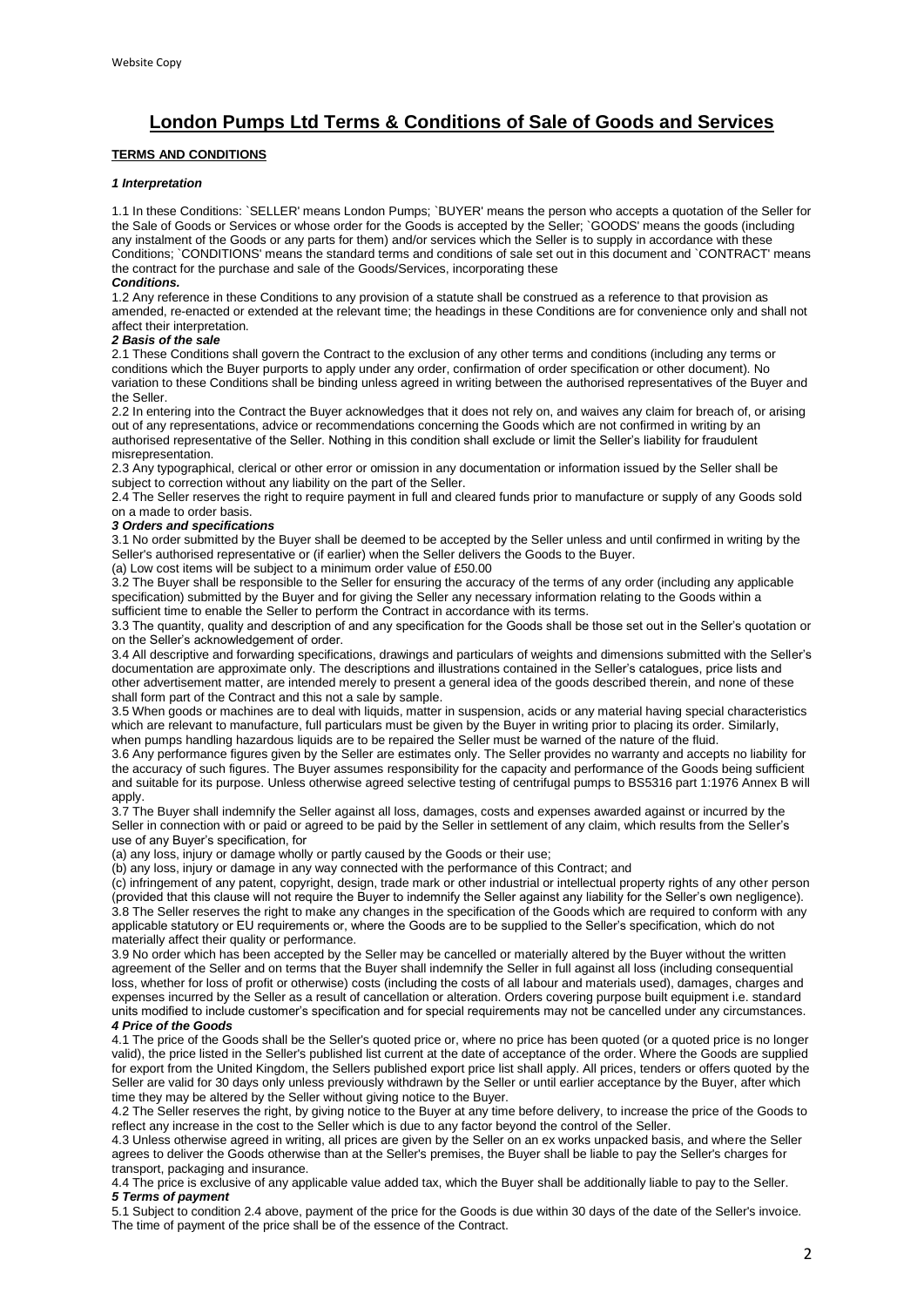5.2 If the Buyer fails to make any payment on the due date then, without prejudice to any other right or remedy available to the Seller, the Seller shall be entitled to: cancel the contract or suspend any further deliveries to the Buyer, appropriate any payment made by the Buyer to such of the Goods (or goods or services supplied under any other contract between the Buyer and the Seller) as the Seller may think fit; and charge the Buyer interest (both before and after any judgment) on the amount unpaid, at the rate of two per cent per month (24% per annum) until payment in full is made (a part of a month being treated as a full month for the purpose of calculating interest).

#### *6 Delivery*

6.1 Delivery of the Goods shall be made by the Seller making the Goods available for collection by the Buyer at the Seller's premises and notifying the Buyer that the Goods are ready for collection or, if some other place for delivery is agreed by the Seller, by the Seller delivering the Goods to that place.

6.2 Where prices quoted include transport charges under Condition 4.3 above, no claims will be accepted for loss or damage in transit unless the Seller is notified in writing within three working days of the delivery.

6.3 Subject to compliance with clause 6.2, the Seller will repair or (at the Sellers option) replace free of charge goods lost or damaged in transit where

#### (1) delivery is within the United Kingdom, or

(2) in the case of Goods sold in or from the United Kingdom for shipment abroad, where Goods are lost or damaged up to the point of shipment. Upon the Seller repairing or replacing Goods under this Condition the Buyer will assign to the Seller such rights (if any) as it may have against the carriers or any third parties in respect of the damage or loss.

6.4 Any dates quoted for delivery of the Goods are approximate only and subject to availability of transportation and the Seller shall not be liable for any loss, damages, costs or expenses arising out of any delay in delivery of the Goods howsoever caused. Time for delivery shall not be of the essence. The Goods may be delivered by the Seller in advance of the quoted delivery date upon giving reasonable notice to the Buyer.

6.5 The Contract shall be divisible. The Seller may deliver the Goods by installments and each such installment shall be deemed to arise from a separate contract. Each installment shall be invoiced and paid for separately. References in this agreement to Goods shall, where applicable, be read as references to installments.

6.6 Where the Goods are delivered in instalments, each delivery shall constitute a separate contract and failure by the Seller to deliver any one or more of the instalments in accordance with these Conditions or any claim by the Buyer in respect of any one or more instalments shall not entitle the Buyer to treat the Contract as a whole as repudiated.

6.7 If the Seller fails to deliver the Goods for any reason other than a cause beyond the Seller's reasonable control or the Buyer's fault, and the Seller is accordingly liable to the Buyer, the Seller's liability shall be limited to the excess (if any) of the cost to the Buyer (in the cheapest available market) of similar goods to replace those not delivered over the price of the Goods. 6.8 If the Buyer fails to take delivery of the Goods or fails to give the Seller adequate delivery instructions at the time stated for delivery then, without prejudice to any other right or remedy available to the Seller, the Seller may: store the Goods until actual delivery, whereupon the Buyer shall be liable for all related costs and expenses (including, without limitation, storage and insurance); or sell the Goods at the best price readily obtainable and (after deducting all costs incurred in connection therewith) account to the Buyer for the excess over the price under the Contract or charge the Buyer for any shortfall below the price under the Contract.

### *7 Returned Goods*

Goods sold on a made to order basis are not returnable unless there is a breach of warranty in relation to such Goods and a returned goods number is obtained from the Seller prior to any such return. Goods ordered incorrectly by the Buyer will be subject to a 35% restocking charge subject to condition and resaleability.

#### *8 Risk and property*

8.1 Subject to clause 6.3, the Goods are at the risk of the Buyer from the time of delivery.

8.2 Ownership of the Goods shall not pass to the Buyer until the Seller has received in full (in cash or cleared funds) all sums due to it in respect of:

(a) the Goods; and

(b) all other sums which are or which become due to the Seller from the Buyer on any accounts.

8.3 Until ownership of the Goods has passed to the Buyer, the Buyer shall:

(a) hold the Goods on a fiduciary basis at the Seller's bailee;

(a) store the Goods (at no cost to the Seller) separately from all other goods of the Buyer or any third party in such a way that they remain readily identifiable as the Seller's property;

(b) not destroy, deface or obscure any identifying mark or packaging on or relating to the Goods; and

(c) maintain the Goods in satisfactory condition and keep them insured on the Seller's behalf for their full price against all risks to the reasonable satisfaction of the Seller. On request the Buyer shall produce the policy of insurance to the Seller.

8.4 The Buyer may resell the Goods before ownership has passed to it solely on the following conditions:

(a) any sale shall be effected in the ordinary course of the Buyer's business at full market value; and

(b) any such sale shall be a sale of the Seller's property on the Buyer's own behalf and the Buyer shall deal as principal when making such a sale.

8.5 The Buyer's right to possession of the Goods shall terminate immediately if:

(a) the Buyer has a bankruptcy order made against him or makes an arrangement or composition with his creditors, or otherwise takes the benefit of any statutory provision for the time being in force for the relief of insolvent debtors, or (being a body corporate) convenes a meeting of creditors (whether formal or informal), or enters into liquidation (whether voluntary or compulsory) except a solvent voluntary liquidation for the purpose only of reconstruction or amalgamation, or has a receiver and/or manager, administrator or administrative receiver appointed of its undertaking or any part thereof, or documents are filed with the court for the appointment of an administrator of the Buyer or notice of intention to appoint an administrator is given by the Buyer or its directors or by a qualifying floating charge holder (as defined in paragraph 14 of Schedule B1 to the Insolvency Act 1986, or a resolution is passed or a petition presented to any court for the winding-up of the Buyer or for the granting of an administration order in respect of the Buyer, or any proceedings are commenced relating to the insolvency or possible insolvency of the Buyer; or (b) the Buyer suffers or allows any execution, whether legal or equitable, to be levied on his/its property or obtained against him/it, or fails to observe or perform any of his/its obligations under the Contract or any other contract between the Seller and the Buyer, or is unable to pay its debts within the meaning of section 123 of the Insolvency Act 1986 or the Buyer ceases to trade; or (c) the Buyer encumbers or in any way charges any of the Goods.

8.6 The Seller shall be entitled to recover payment for the Goods notwithstanding that ownership of any of the Goods has not passed from the Seller.

8.7 The Buyer grants the Seller, its agents and employees an irrevocable licence at any time to enter any premises where the Goods are or may be stored in order to inspect them, or, where the Buyer's right to possession has terminated, to recover them.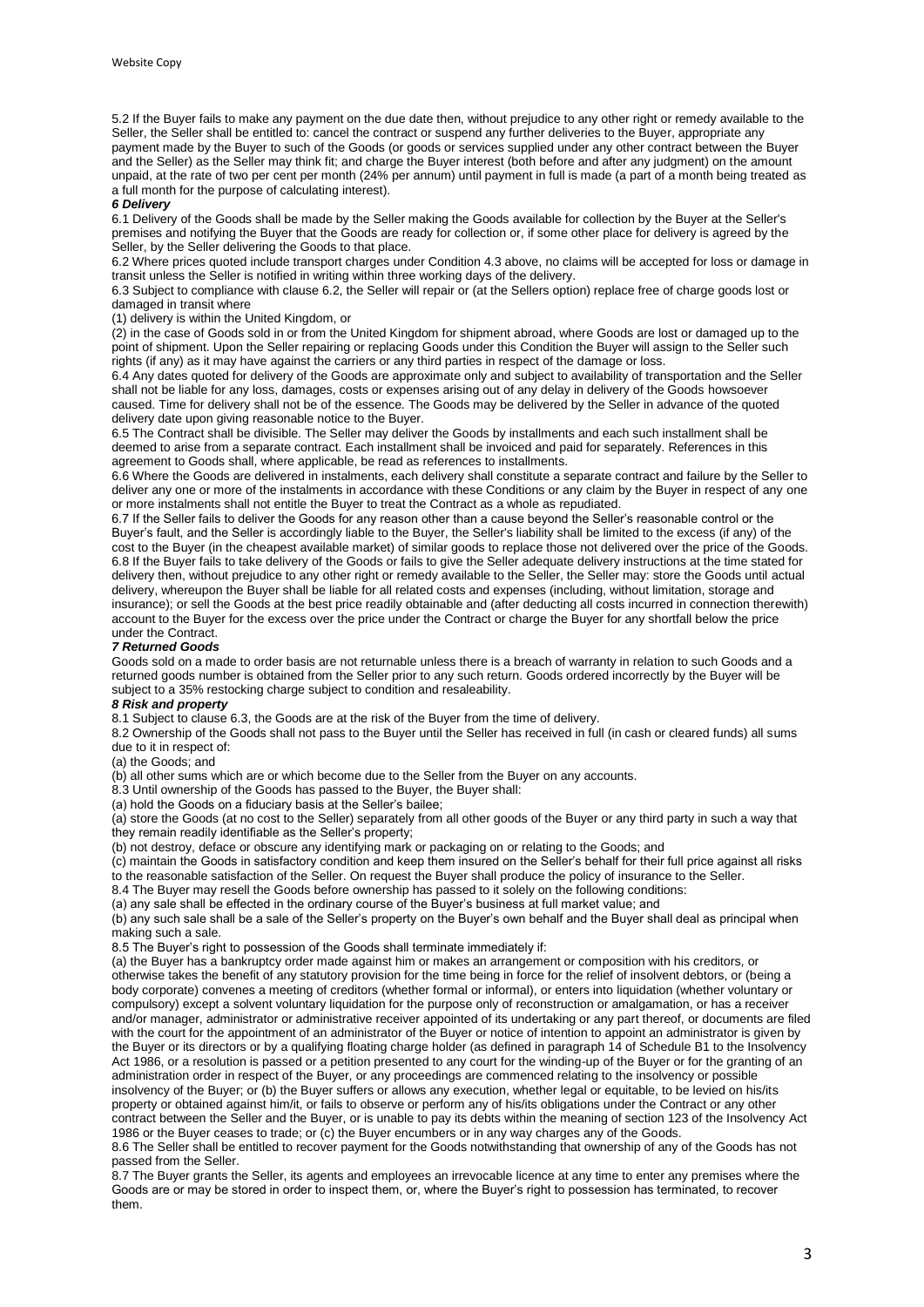8.8 Where the Seller is unable to determine whether any Goods are the goods in respect of which the Buyer's rights to possession has terminated, the Buyer shall be deemed to have sold all goods of the kind sold by the Seller to the Buyer in the order in which they were invoiced to the Buyer.

8.9 On termination of the Contract, howsoever caused, the Seller's (but not the Buyer's) rights contained in this condition 8 shall remain in effect.

### *9 Warranties*

9.1 Subject to the conditions set out below the Seller warrants that the Goods will correspond with their specification at the time of delivery and will be of satisfactory quality within the meaning of the Sale of Goods Act 1979 for a period of one year from the date of availability for collection or despatch as the case may be. For the avoidance of doubt the Seller gives no warranty that any Goods are fit for a particular purpose (whether or not such purpose has been made known to the Seller) unless such warranty is expressly confirmed in writing by the Seller to the Buyer.

9.2 The above warranty (and any further warranty expressly given by the Seller) is given by the Seller subject to the following conditions:

9.2.1 the Seller shall be under no liability in respect of any defect in the Goods arising from any drawing, design or specification supplied or requested by the Buyer;

9.2.2 the Seller shall be under no liability in respect of any defect or breach of warranty in respect of the Goods arising (either wholly or in part) from a defect in any system (or design of such system) to which the Goods are incorporated including (but not limited to) defective or inadequate pipework.

9.2.3 the Seller shall be under no liability in respect of any defect arising from fair wear and tear, accident, abuse, misuse, damage by flood, foreign matter (including cement, dust, plaster or other building site materials), fire or act of God, the improper installation or maintenance of the Goods, subjecting the Goods to or improperly applying water treatments or other systems additives, wilful damage, negligence, abnormal working conditions, failure to follow the Seller's or manufacturer's instructions (whether oral or in writing), or alteration or repair of the Goods without the Seller's approval;

9.2.4 the Seller shall be under no liability under the above warranty (or any other warranty, condition or guarantee) if the total price for the Goods has not been paid by the due date for payment;

9.2.5 the above warranty does not extend to parts, materials or equipment not manufactured by the seller, in respect of which the Buyer shall only be entitled to the benefit of any such warranty or guarantee as is given by the manufacturer to the Seller for the less of: a period of 90 days from the date of purchase; the remaining period of the warranty given by the manufacturer; and 9.2.6 the above warranty does not extend to consumable parts inclusive of, but not limited to, filters, lubricants and seals; 9.3 The Seller shall not be liable for any breach of warranty or any claim by the Buyer which is based on any defect in the quality or condition of the Goods or their failure to correspond with specification (and the Buyer shall not be entitled to reject the Goods and the Buyer shall be bound to pay the price as if the Goods had been delivered in accordance with the Contract)

unless: 9.3.1 (whether or not delivery is refused by the Buyer) any such defect or failure is notified to the Seller within 7 days from the date of delivery or (where the defect or failure was not apparent on reasonable inspection) within 7 days after discovery of the defect or failure;

9.3.2 the Seller is given a reasonable opportunity after receiving such notice of examining the Goods and the Buyer (if asked to do so by the Seller) returns the Goods to the Seller's place of business (at the Buyer's cost) for the examination to take place there.

9.4 Subject to conditions 9.2 and 9.3 if any of the Goods do not confirm with the warranty in condition 9.1 the Seller shall be entitled to replace the Goods (or that part in question) free of charge or, at the Seller's sole discretion, refund to the Buyer the price of the Goods (or a proportionate part of the price), and the Seller shall have no further liability to the Buyer. 9.5 For the avoidance of any doubt, if any Goods in respect of which the Buyer alleges a defect are found to conform with the

warranties in these Conditions the Buyer shall reimburse all associated costs incurred by the Seller including without limitation any reconditioning and transportation costs and must pay the contract price plus interest.

#### *10 Liability*

10.1 Subject to condition 6 and condition 9, the following provisions set out the entire financial liability of the Seller (including any liability for the acts or omissions of its employees, agents and sub-contractors) to the Buyer in respect of: (a) any breach of these Conditions;

(b) any use made or resale by the Buyer of any of the Goods, or of any product incorporating any of the Goods; and (c) any representation, statement or tortuous act or omission including negligence arising under or in connection with the Contract.

10.2 All warranties, conditions and other terms implied by statute or common law (save for the conditions implied by section 12 of the Sale of Goods At 1979) are, to the fullest extent permitted by law, excluded from the Contract.

10.3 Nothing in these conditions excludes or limits the liability of the Seller:

(a) for death or person injury caused by the Seller's negligence; or

(b) under section 2(3), Consumer Protection Act 1987; or

(c) for any matter which it would be illegal for the Seller to exclude or attempt to exclude its liability; or for fraud or fraudulent misrepresentation.

10.4 Subject to condition 10.2 and condition 10.3:

(a) the Seller's total liability in contract, tort (including negligence or breach of statutory duty), misrepresentations, restitution or otherwise, arising in connection with the performance or contemplated performance of the Contract shall be limited to the Contract price;

(b) the Seller shall not be liable to the Buyer for any pure economic loss, loss of profit, loss of business, depletion of goodwill or otherwise, in each case whether direct, indirect or consequential, or any claims for consequential compensation whatsoever (howsoever caused) which arise out of or in connection with the Contract; and

(c) the Seller shall not be liable to the Buyer for water damage caused by leakage from pipe systems into which the Goods are installed

10.5 The Seller shall not be liable to the Buyer or be deemed to be in breach of the Contract by reason of any delay in performing, or any failure to perform, any of the Seller's obligations in relation to the Goods, if the delay or failure was due to any cause beyond the Seller's reasonable control.